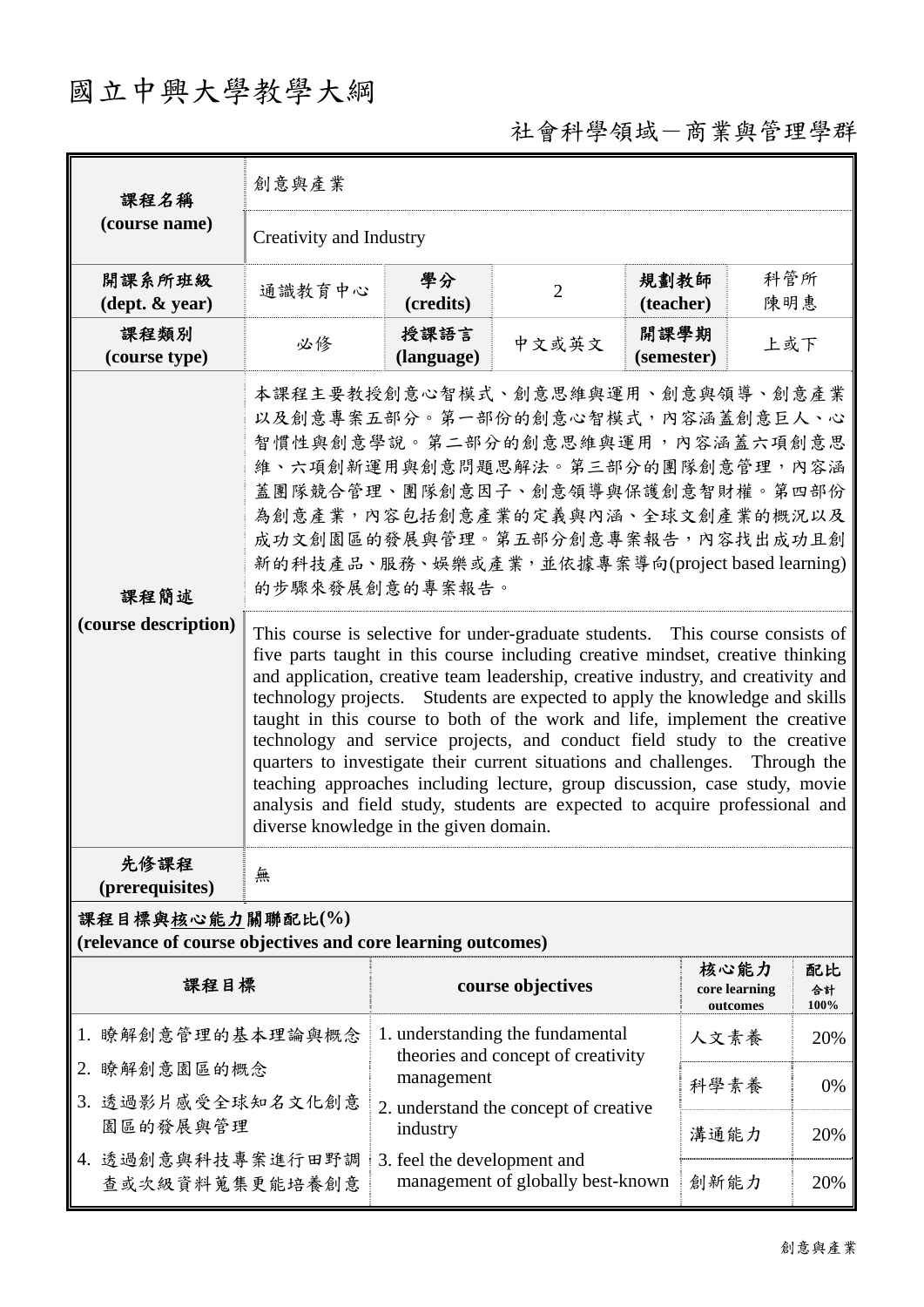| 與產業的知識                                                                                                                                                                                                                               |                               | creative quarters via video            |      |     |  |  |  |  |  |
|--------------------------------------------------------------------------------------------------------------------------------------------------------------------------------------------------------------------------------------|-------------------------------|----------------------------------------|------|-----|--|--|--|--|--|
|                                                                                                                                                                                                                                      | 4. conduct the creativity and |                                        | 國際視野 | 20% |  |  |  |  |  |
|                                                                                                                                                                                                                                      |                               | technology project by doing            |      |     |  |  |  |  |  |
|                                                                                                                                                                                                                                      |                               | fieldwork or collecting secondary      | 社會關懷 | 20% |  |  |  |  |  |
|                                                                                                                                                                                                                                      |                               | data in order to cultivate this course |      |     |  |  |  |  |  |
|                                                                                                                                                                                                                                      | knowledge                     |                                        |      |     |  |  |  |  |  |
| 課程目標之教學方法與評量方法<br>(teaching and assessment methods for course objectives)                                                                                                                                                            |                               |                                        |      |     |  |  |  |  |  |
| 教學方法 (teaching methods)                                                                                                                                                                                                              | 學習評量方式 (evaluation)           |                                        |      |     |  |  |  |  |  |
|                                                                                                                                                                                                                                      |                               | 出席 Attendance<br>30%                   |      |     |  |  |  |  |  |
| 講授 Teaching<br>影片欣賞 Video                                                                                                                                                                                                            |                               | 參與 Participation 20%                   |      |     |  |  |  |  |  |
| 小組討論 Group discussion                                                                                                                                                                                                                |                               | 小組討論 Group discussion 20%              |      |     |  |  |  |  |  |
| 小組報告 Group project                                                                                                                                                                                                                   | 創意與科技專案報告 Creativity and      |                                        |      |     |  |  |  |  |  |
|                                                                                                                                                                                                                                      |                               | technology project reports 30%         |      |     |  |  |  |  |  |
| (course content and homework / tests schedule)<br>瞭解創意的迷思 (Understanding Creativity Myths)<br>創意的多重觀點 (A Multi-perspective on Creativity Conception)<br>心智慣性 (Mind-set)<br>創意的障礙<br>六項創意思維的修練以及實例 (Six Creative Thinking Techniques) |                               |                                        |      |     |  |  |  |  |  |
| 全腦思維、延伸思維、水平思維、逆向思維、連結思維和跳躍思維<br>六項創新運用的架構以及實例的演練 (Six Creative Application Approach)<br>逆向創新、合併創新、延伸創新、降低創新、轉移創新、改變創新                                                                                                               |                               |                                        |      |     |  |  |  |  |  |
| 創意領導的概念與原則<br>創意領導與企業創新的心法                                                                                                                                                                                                           |                               |                                        |      |     |  |  |  |  |  |
| 心靈地圖的構建 (Mind-mapping Skill)                                                                                                                                                                                                         |                               |                                        |      |     |  |  |  |  |  |
| 發散思維與聚斂思維 (Divergent Thinking and Convergent Thinking)                                                                                                                                                                               |                               |                                        |      |     |  |  |  |  |  |
| 創意問題思解法與實例練習 (Creative Problem-Solving, CPS)                                                                                                                                                                                         |                               |                                        |      |     |  |  |  |  |  |
| 團隊發展的模式及促進創意團隊的關鍵因素 (Key Team Factors)<br>$\bullet$                                                                                                                                                                                  |                               |                                        |      |     |  |  |  |  |  |
| 自我的團隊發展的評估 (Self-assessment of Team Development)                                                                                                                                                                                     |                               |                                        |      |     |  |  |  |  |  |
| 學習團隊創意以活化企業創新的心法 (Disciplines in Corporate Innovation)                                                                                                                                                                               |                               |                                        |      |     |  |  |  |  |  |
| 六頂創意思考帽,衝突與創意 (Six Thinking Hats)                                                                                                                                                                                                    |                               |                                        |      |     |  |  |  |  |  |
| 全球創意產業的概況 (Global Creative Quarters)                                                                                                                                                                                                 |                               |                                        |      |     |  |  |  |  |  |
| 創意園區的成功個案與討論 (Successful Creative Quarters)                                                                                                                                                                                          |                               |                                        |      |     |  |  |  |  |  |
| 教科書與參考書目(書名、作者、書局、代理商、說明)                                                                                                                                                                                                            |                               |                                        |      |     |  |  |  |  |  |
| (textbook & other references)                                                                                                                                                                                                        |                               |                                        |      |     |  |  |  |  |  |
| 1.《創意管理》陳明惠,台北:智勝書局,2009年。                                                                                                                                                                                                           |                               |                                        |      |     |  |  |  |  |  |
| 2. 《創意城市:打造城市創意生活圈的思考技術》Charles Landry, 楊幼蘭譯, 台北:馬可孛羅<br>文化出版,2008年。                                                                                                                                                                 |                               |                                        |      |     |  |  |  |  |  |
|                                                                                                                                                                                                                                      |                               |                                        |      |     |  |  |  |  |  |